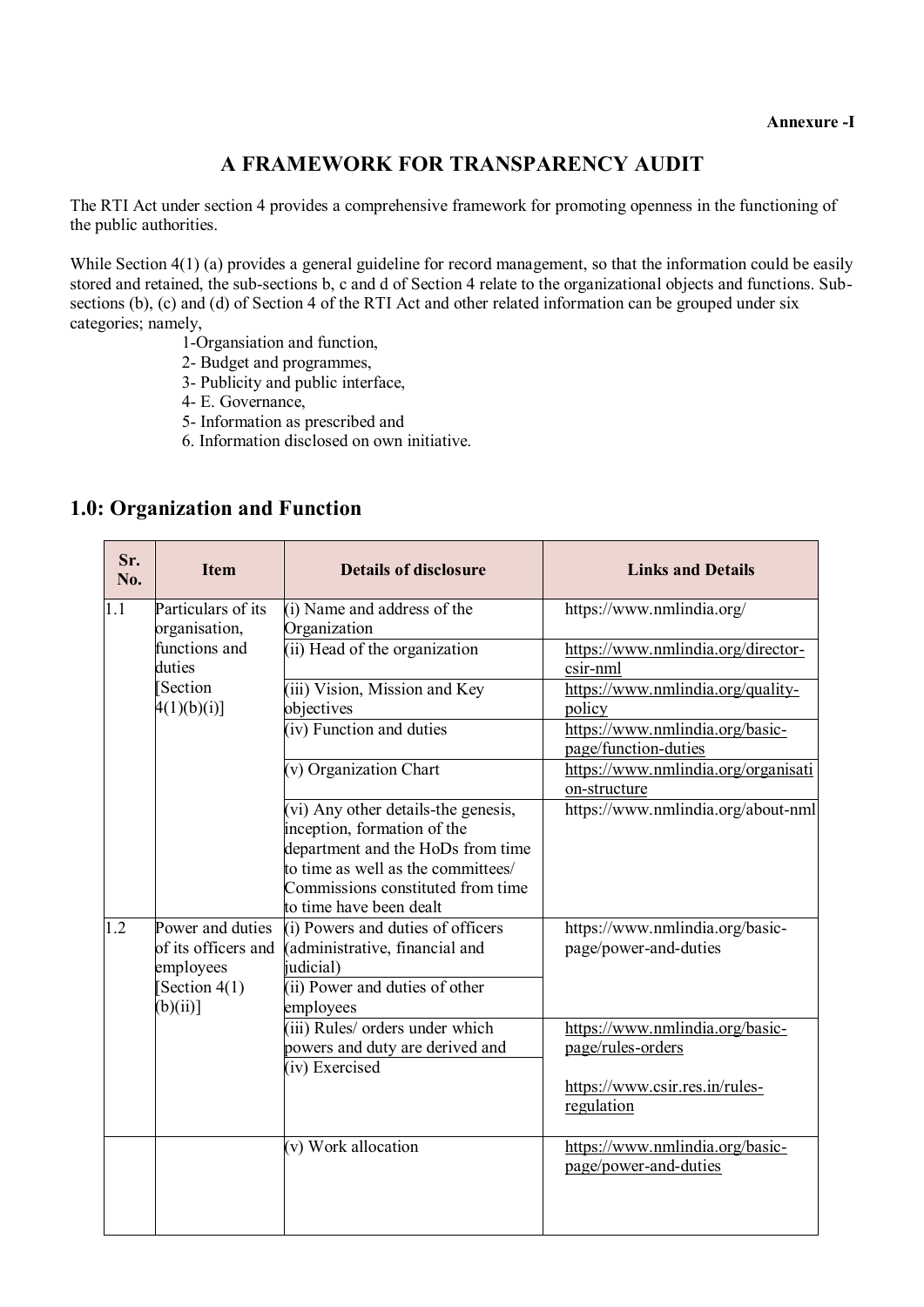| 1.3 | Procedure                            | (i) Process of decision making                          |                                                                               |
|-----|--------------------------------------|---------------------------------------------------------|-------------------------------------------------------------------------------|
|     | followed in                          | Identify key decision making points                     | http://library.nmlindia.org/tp/hr/Proc                                        |
|     | decision making                      |                                                         | edure-followed-in-decision.pdf                                                |
|     | process [Section<br>$4(1)(b)(iii)$ ] | (ii) Final decision making authority                    | Director, CSIR-NML                                                            |
|     |                                      | (iii) Related provisions, acts, rules<br>etc.           | https://www.nmlindia.org/basic-<br>page/rules-orders                          |
|     |                                      | (iv) Time limit for taking a decisions,                 |                                                                               |
|     |                                      | if any                                                  | http://library.nmlindia.org/tp/hr/Proc                                        |
|     |                                      | (v) Channel of supervision and                          | edure-followed-in-decision.pdf                                                |
|     |                                      | accountability                                          |                                                                               |
| 1.4 | Norms for                            | (i) Nature of functions/ services                       | https://www.nmlindia.org/basic-                                               |
|     | discharge of                         | offered                                                 | page/function-duties                                                          |
|     |                                      | functions [Section (ii) Norms/ standards for functions/ | https://www.csir.res.in/document/tec                                          |
|     | 4(1)(b)(iv)]                         | service delivery                                        | hnology-transfer                                                              |
|     |                                      |                                                         | https://www.csir.res.in/sites/default/<br>files/Rules%20and%20Regulations     |
|     |                                      |                                                         | %20&%20Bye-                                                                   |
|     |                                      |                                                         | Laws%20of%20CSIR.pdf                                                          |
|     |                                      |                                                         | As per NABL accreditation for                                                 |
|     |                                      |                                                         | specific services                                                             |
|     |                                      | (iii) Process by which these services                   | Online/Off-line communication to                                              |
|     |                                      | can be accessed                                         | the Director, CSIR-NML                                                        |
|     |                                      |                                                         | https://www.nmlindia.org/customer-                                            |
|     |                                      |                                                         | query                                                                         |
|     |                                      | (iv) Time-limit for achieving the                       | Table 1 in                                                                    |
|     |                                      | targets                                                 | http://library.nmlindia.org/tp/hr/Proc                                        |
|     |                                      |                                                         | edure-followed-in-decision.pdf                                                |
|     |                                      | (v) Process of redress of grievances                    | https://www.nmlindia.org/feedback                                             |
| 1.5 |                                      | Rules, regulations, (i) Title and nature of the record/ | https://www.nmlindia.org/basic-                                               |
|     | instructions<br>manual and           | manual/instruction.<br>(ii) List of Rules, regulations, | page/rules-orders                                                             |
|     | records for                          | instructions manuals and records.                       |                                                                               |
|     | discharging                          | (iii) Acts/ Rules manuals etc.                          |                                                                               |
|     | functions [Section                   |                                                         |                                                                               |
|     | 4(1)(b)(v)                           | (iv) Transfer policy and transfer                       | https://www.nmlindia.org/sites/defa                                           |
|     |                                      | orders                                                  | ult/files/Transfer%20PolicyDoc.pdf,<br>https://www.csir.res.in/sites/default/ |
|     |                                      |                                                         | files/om 110518.pdf                                                           |
|     |                                      |                                                         |                                                                               |
| 1.6 | Categories of                        | (i) Categories of documents                             | http://library.nmlindia.org/tp/docum                                          |
|     | documents held<br>by the authority   | (ii) Custodian of                                       | ent-category.html                                                             |
|     | under its control                    | documents/categories                                    |                                                                               |
|     |                                      |                                                         |                                                                               |
|     | [Section $4(1)(b)$ ]                 |                                                         |                                                                               |
|     | $(vi)$ ]                             |                                                         |                                                                               |
|     |                                      |                                                         |                                                                               |
|     |                                      |                                                         |                                                                               |
|     |                                      |                                                         |                                                                               |
|     |                                      |                                                         |                                                                               |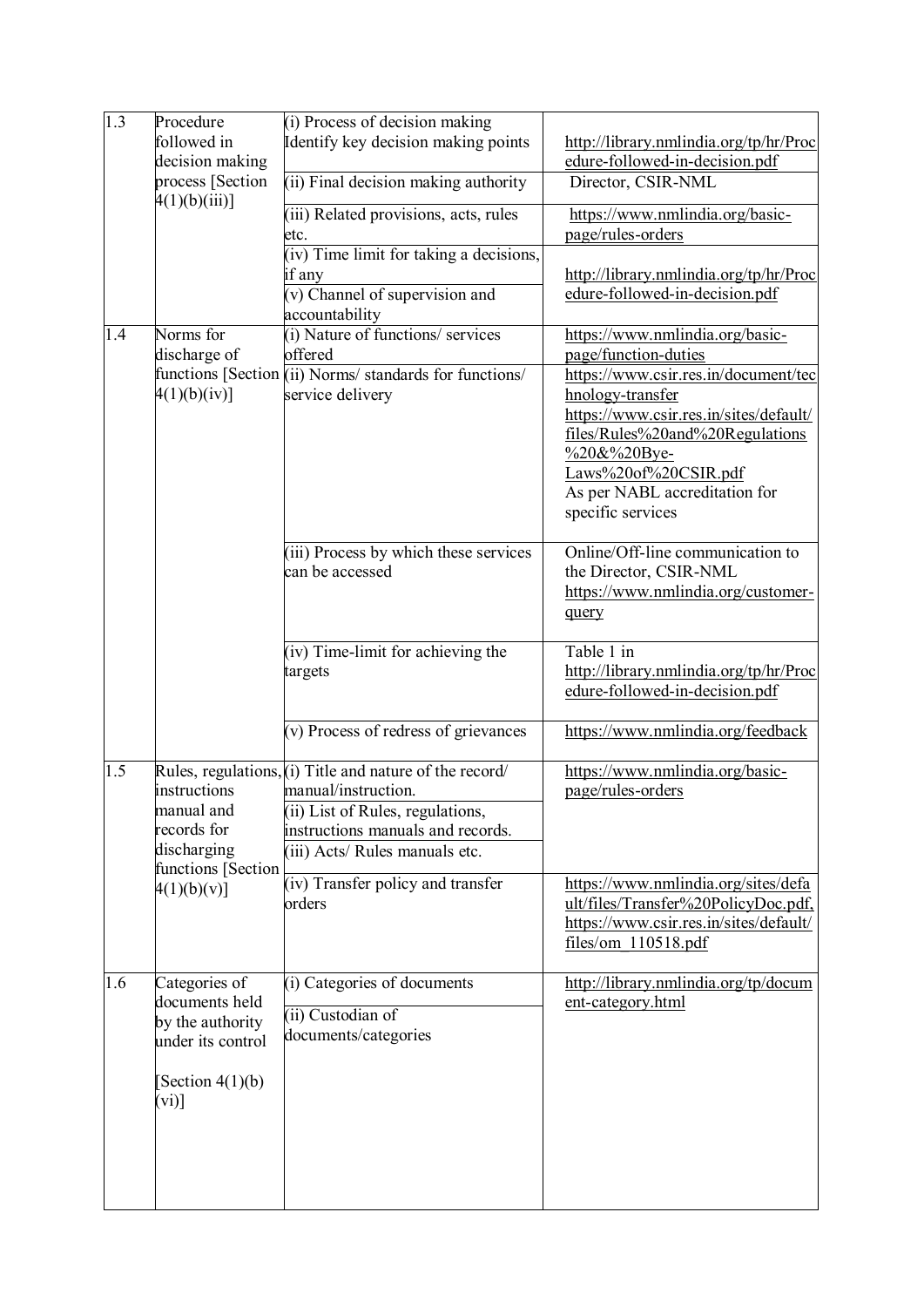| 1.7  | Committees and<br>other Bodies<br>constituted as part<br>of the Public                                                                       | Boards, Councils, (i) Name of Boards, Council,<br>Committee etc.<br>(ii) Composition<br>(iii) Dates from which constituted                                                                                                                                         | http://library.nmlindia.org/tpnew/bo<br>ard-council-commiittees.html                                                    |
|------|----------------------------------------------------------------------------------------------------------------------------------------------|--------------------------------------------------------------------------------------------------------------------------------------------------------------------------------------------------------------------------------------------------------------------|-------------------------------------------------------------------------------------------------------------------------|
|      | 4(1)(b)(viii)                                                                                                                                | Authority [Section (iv) Term/ Tenure<br>(v) Powers and functions                                                                                                                                                                                                   |                                                                                                                         |
|      |                                                                                                                                              | (vi) Whether their meetings are<br>open to the<br>public?                                                                                                                                                                                                          |                                                                                                                         |
|      |                                                                                                                                              | (vii) Whether the minutes of the<br>meetings are open<br>to the public?<br>(viii) Place where the minutes if open<br>to the public                                                                                                                                 |                                                                                                                         |
| 1.8  | Directory of<br>officers and<br>employees[Sectio<br>$n\ 4(1)$<br>$(b)$ (ix)]                                                                 | are available?<br>(i) Name and designation<br>(ii) Telephone, fax and email ID                                                                                                                                                                                     | http://library.nmlindia.org/tpnew/co<br>ntact-directory.html                                                            |
| 1.9  | Monthly<br>Remuneration<br>received by<br>officers &<br>employees<br>including system<br>of compensation<br>[Section $4(1)$<br>$(b)$ $(x)$ ] | (i) List of employees with Gross<br>monthly remuneration<br>(ii) System of compensation as<br>provided in its regulations                                                                                                                                          | http://library.nmlindia.org/tpnew/mo<br>nthly-remuneration.html<br>https://www.nmlindia.org/basic-<br>page/rules-orders |
| 1.10 | particulars of<br>officers<br>[Section $4(1)$ ]<br>$(b)$ (xvi)]                                                                              | Name, designation(i) Name and designation of the<br>and other public information officer (PIO),<br>Assistant Public Information (s) $\&$<br>public information Appellate Authority<br>(ii) Address, telephone numbers and<br>email ID of each designated official. | http://library.nmlindia.org/tpnew/rtid<br>ir.html                                                                       |
| 1.11 | against whom<br>Disciplinary<br>action has been<br>proposed/taken<br>(Section $4(2)$ )                                                       | No. Of employees No. of employees against whom<br>disciplinary action has been<br>(i) Pending for Minor penalty or<br>major penalty proceedings                                                                                                                    | <b>NIL</b>                                                                                                              |
|      |                                                                                                                                              | (ii) Finalised for Minor penalty or<br>major penalty proceedings                                                                                                                                                                                                   | <b>NIL</b>                                                                                                              |
| 1.12 | Programmes to                                                                                                                                | (i) Educational programmes                                                                                                                                                                                                                                         | http://www.csirhrdc.res.in/past-                                                                                        |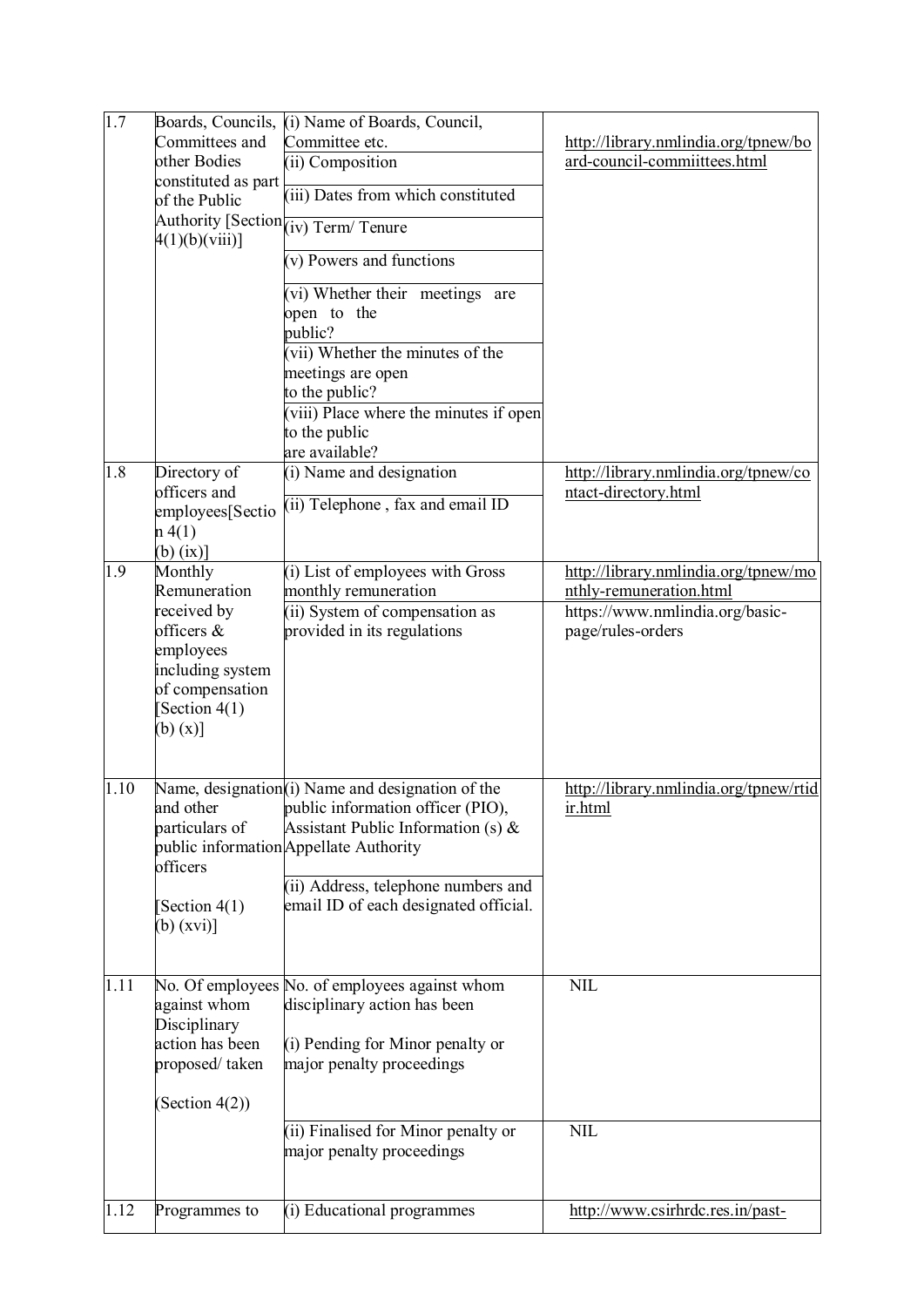|      | advance<br>understanding of<br>RTI<br>(Section 26)                                    |                                                                                        | programmes/year-2020-till                                                 |
|------|---------------------------------------------------------------------------------------|----------------------------------------------------------------------------------------|---------------------------------------------------------------------------|
|      |                                                                                       | (ii) Efforts to encourage public<br>authority to participate in these                  | Regular training program on RTI<br>and Transparency Audit is held at      |
|      |                                                                                       | programmes                                                                             | HRDC, CSIR                                                                |
|      |                                                                                       | (iii) Training of CPIO/APIO                                                            |                                                                           |
|      |                                                                                       | $(iv)$ Update $\&$ publish guidelines on<br>RTI by the Public Authorities<br>concerned | https://dopt.gov.in/guidelines-on-rti<br>is published in NML's website    |
| 1.13 | Transfer policy<br>and transfer orders<br>IF No.<br>$1/6/2011$ - IR dt.<br>15.4.2013] |                                                                                        | https://www.nmlindia.org/sites/defau<br>lt/files/Transfer%20PolicyDoc.pdf |

## **2.0 Budget and Programme**

| Sr.              | <b>Item</b>                       | <b>Details of disclosure</b>                      | <b>Links and Details</b>               |
|------------------|-----------------------------------|---------------------------------------------------|----------------------------------------|
| No.              |                                   |                                                   |                                        |
| $\overline{2.1}$ | Budget allocated to               | (i) Total Budget for the public                   | http://library.nmlindia.org/tp/hr/Bud  |
|                  | each agency                       | authority                                         | get-2020-21.pdf                        |
|                  | including all plans,              | (ii) Budget for each agency and                   |                                        |
|                  | proposed                          | plan & programmes                                 |                                        |
|                  | expenditure and                   | (iii) Proposed expenditures                       |                                        |
|                  | reports on                        | (iv) Revised budget for each                      |                                        |
|                  | disbursements made agency, if any |                                                   |                                        |
|                  | etc. [Section                     | (v) Report on disbursements made                  |                                        |
|                  | 4(1)(b)(xi)                       | and place where the related reports               |                                        |
|                  |                                   | are available                                     |                                        |
| 2.2              | Foreign and                       | (i) Budget                                        | Foreign : NIL                          |
|                  | domestic tours                    |                                                   | Domestic: Rs 7 Lakh                    |
|                  |                                   | (F. No. 1/8/2012-IR Foreign and domestic Tours by | http://library.nmlindia.org/tp/deputat |
|                  | dt. $11.9.2012$ )                 | ministries and officials of the rank              | ion/Foreign-&-Domestic-Tours-          |
|                  |                                   | of Joint Secretary to the                         | 2020-21.pdf                            |
|                  |                                   | Government and above, as well as                  |                                        |
|                  |                                   | the heads of the Department.                      |                                        |
|                  |                                   | Places visited<br>$\bullet$                       |                                        |
|                  |                                   | The period of visit<br>$\bullet$                  |                                        |
|                  |                                   | The number of members in                          |                                        |
|                  |                                   | the official delegation                           |                                        |
|                  |                                   | Expenditure on the visit<br>$\bullet$             |                                        |
|                  |                                   | Information related to                            |                                        |
|                  |                                   | procurements                                      | Purchase                               |
|                  |                                   | Notice/tender enquires, and                       | https://www.nmlindia.org/stores-       |
|                  |                                   | corrigenda if any thereon,                        | purchase-tenders                       |
|                  |                                   | Details of the bids awarded                       |                                        |
|                  |                                   | comprising the names of the                       |                                        |
|                  |                                   | suppliers of goods/ services being                |                                        |
|                  |                                   | procured,                                         | Works                                  |
|                  |                                   | The works contracts concluded –                   | http://library.nmlindia.org/tp/engg/2  |
|                  |                                   | in any such combination of the                    | 021.pdf                                |
|                  |                                   | above- and                                        |                                        |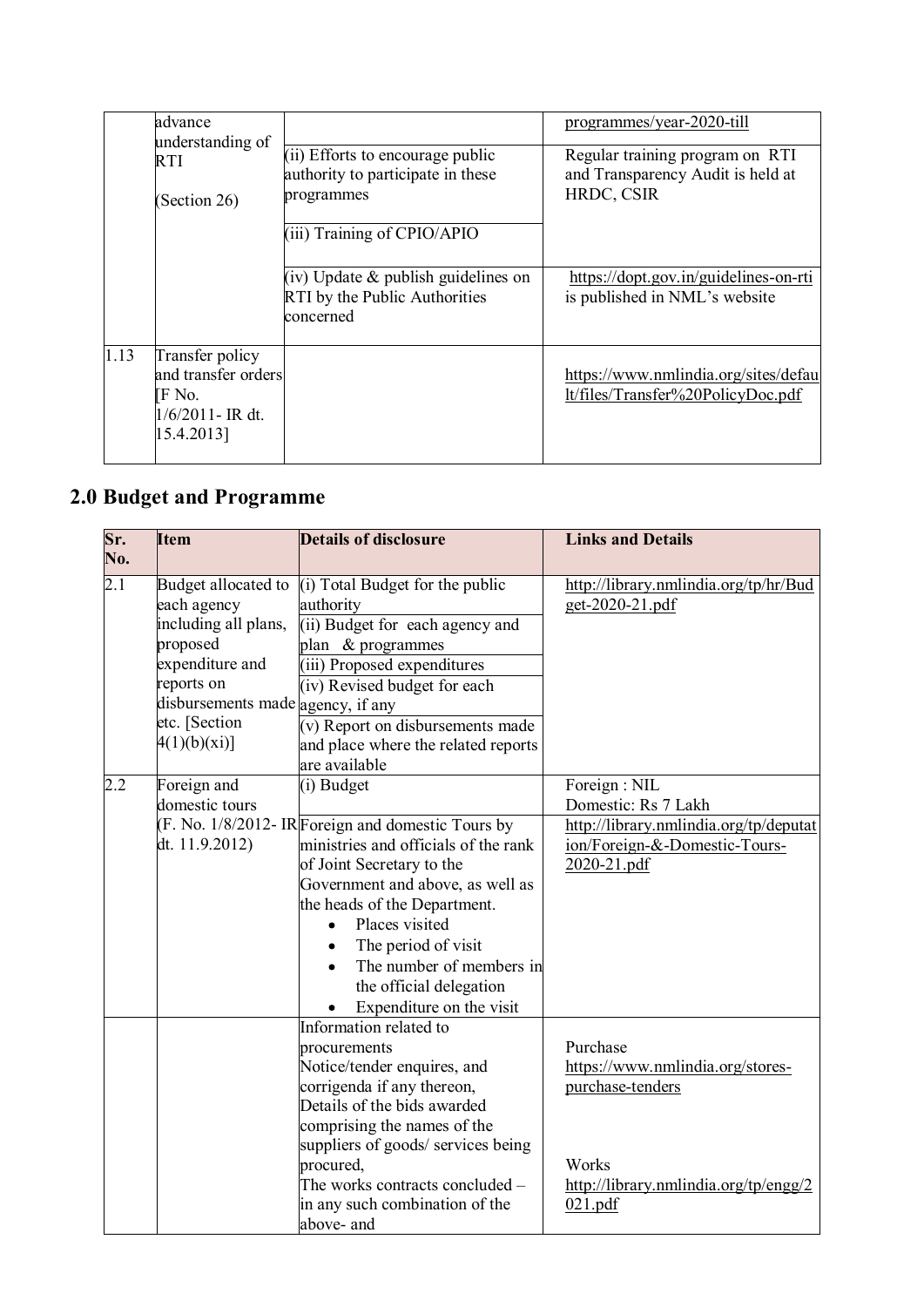|     |                                                                                             | The rate /rates and the total amount<br>at which such procurement or<br>works contract is to be executed.                                                                                                                                                                                                                     |                                                                                               |
|-----|---------------------------------------------------------------------------------------------|-------------------------------------------------------------------------------------------------------------------------------------------------------------------------------------------------------------------------------------------------------------------------------------------------------------------------------|-----------------------------------------------------------------------------------------------|
| 2.3 | Manner of<br>execution of subsidyactivity                                                   | (i) Name of the programme of                                                                                                                                                                                                                                                                                                  | CSIR Integrated Skill Initiative                                                              |
|     | $4(i)(b)(xii)$ ]                                                                            | programme [Section (ii) Objective of the programme                                                                                                                                                                                                                                                                            | https://www.nmlindia.org/skill-<br>development                                                |
|     |                                                                                             | (iii) Procedure to avail benefits                                                                                                                                                                                                                                                                                             | Online form:<br>https://www.nmlindia.org/customer-<br>query                                   |
|     |                                                                                             | (iv) Duration of the programme/<br>scheme                                                                                                                                                                                                                                                                                     | As per the training schedule                                                                  |
|     |                                                                                             | (v) Physical and financial targets<br>of the programme                                                                                                                                                                                                                                                                        | https://www.nmlindia.org/sites/defa<br>ult/files/Deliverables-targeted-by-<br>CISI-130122.pdf |
|     |                                                                                             | (vi) Nature/ scale of<br>subsidy/amount allotted                                                                                                                                                                                                                                                                              | Free training facilities including<br>accommodation for the outstation<br>participants        |
|     |                                                                                             | (vii) Eligibility criteria for grant of<br>subsidy                                                                                                                                                                                                                                                                            | Students and unemployed youth                                                                 |
|     |                                                                                             | (viii) Details of beneficiaries<br>of<br>subsidy programme (number,<br>profile etc)                                                                                                                                                                                                                                           | http://library.nmlindia.org/tp/skill/li<br>st-of-participants.pdf                             |
| 2.4 | Discretionary and<br>non-discretionary<br>grants [F. No.<br>1/6/2011-IR dt.                 | (i) Discretionary and non-<br>discretionary grants/ allocations to<br>State Govt./ NGOs/other<br>institutions                                                                                                                                                                                                                 | Not applicable                                                                                |
|     | 15.04.2013]                                                                                 | Annual accounts of all legal<br>(ii)<br>entities who are provided grants by<br>public authorities                                                                                                                                                                                                                             | Not applicable                                                                                |
| 2.5 | Particulars of<br>recipients of<br>concessions, permits authority                           | (i) Concessions, permits or<br>authorizations granted by public                                                                                                                                                                                                                                                               | Not applicable                                                                                |
|     | of authorizations<br>granted by the<br>public authority<br>Section $4(1)$ (b)<br>$(xiii)$ ] | For each concessions, permit or<br>authorization granted<br>Eligibility criteria<br>Procedure for getting the<br>concession/ grant and/ or<br>permits of authorizations<br>Name and address of the recipients<br>given concessions/<br>permits or authorisations<br>Date of award of concessions<br>permits of authorizations | Not applicable                                                                                |
| 2.6 | CAG & PAC<br>paras [F No.<br>$1/6/2011$ - IR dt.<br>15.4.2013]                              | CAG and PAC paras and the action<br>taken reports (ATRs) after these<br>have been laid on the table of both<br>houses of the parliament.                                                                                                                                                                                      | Not applicable                                                                                |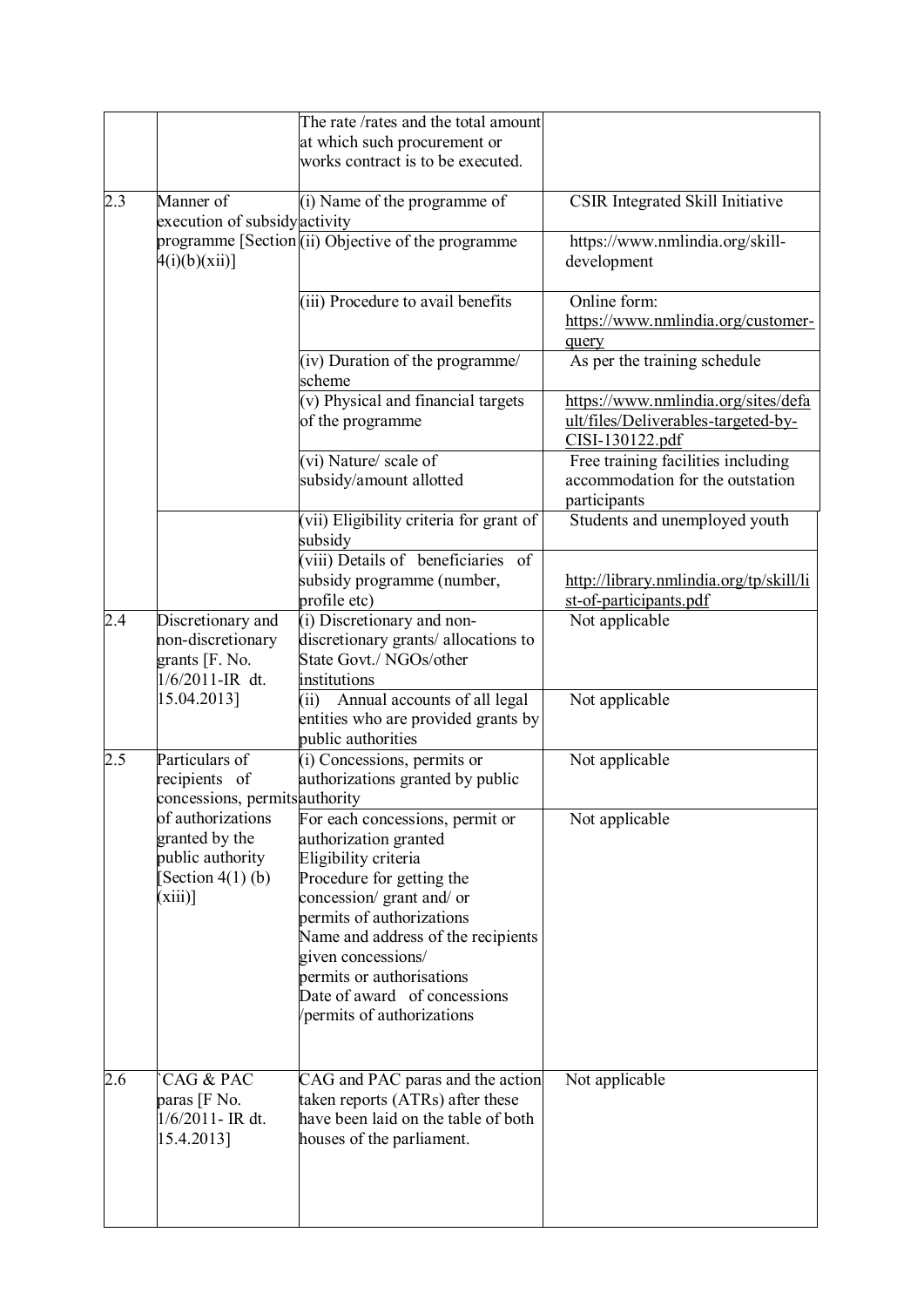## **3.0 Publicity and Public interface**

| Sr.<br>No. | <b>Item</b>                                                                                      | <b>Details of disclosure</b>                                                                                                                                                                                                                                                                     | <b>Links and Details</b> |
|------------|--------------------------------------------------------------------------------------------------|--------------------------------------------------------------------------------------------------------------------------------------------------------------------------------------------------------------------------------------------------------------------------------------------------|--------------------------|
| 3.1        | Particulars for any<br>arrangement for<br>consultation with or<br>representation by the          | Arrangement for consultations<br>with or representation by the<br>members of the public<br>(i) Relevant Acts, Rules, Forms<br>members of the public in and other documents which are                                                                                                             | Not applicable           |
|            | relation to the<br>formulation of policy or<br>implementation there of<br>[Section 4(1)(b)(vii)] | normally accessed by citizens<br>Arrangements for consultation<br>with or representation by<br>Members of the public in policy<br>formulation/policy<br>implementation                                                                                                                           | Not applicable           |
|            | [F No 1/6/2011- IR dt.<br>15.04.2013]                                                            | Day $&$ time allotted for visitors<br>Contact details of Information &<br>Facilitation Counter (IFC) to<br>provide publications<br>frequently<br>sought by RTI applicants                                                                                                                        |                          |
|            |                                                                                                  | Public- private partnerships<br>(PPP)<br>(i) Details of Special Purpose<br>Vehicle (SPV), if any                                                                                                                                                                                                 | <b>NIL</b>               |
|            |                                                                                                  | (ii) Detailed project reports<br>(DPRs)                                                                                                                                                                                                                                                          | <b>NIL</b>               |
|            |                                                                                                  | (iii) Concession agreements.                                                                                                                                                                                                                                                                     | <b>NIL</b>               |
|            |                                                                                                  | (iv) Operation and maintenance<br>manuals                                                                                                                                                                                                                                                        | <b>NIL</b>               |
|            |                                                                                                  | (v) Other documents generated<br>as part of<br>the implementation of the PPP                                                                                                                                                                                                                     | <b>NIL</b>               |
|            |                                                                                                  | (vi) Information relating to fees,<br>tolls, or the other kinds of<br>revenues that may be collected<br>under authorisation from the                                                                                                                                                             | <b>NIL</b>               |
|            |                                                                                                  | government<br>(vii) Information relating to<br>outputs and<br>outcomes                                                                                                                                                                                                                           | <b>NIL</b>               |
|            |                                                                                                  | (viii) The process of the selection<br>of the<br>private sector party<br>(concessionaire etc.)                                                                                                                                                                                                   | <b>NIL</b>               |
|            |                                                                                                  | (ix) All payment made under the<br>PPP project                                                                                                                                                                                                                                                   | <b>NIL</b>               |
| 3.2        | decisions, which affect<br>[Section 4(1) (c)]                                                    | Are the details of policies Publish all relevant facts while<br>formulating important policies or<br>public, informed to them announcing decisions which<br>affect public to make the process<br>more interactive;<br>Policy decisions/<br>(i)<br>legislations taken in the previous<br>one year | $\text{NIL}$             |
|            |                                                                                                  | (ii) Outline the Public                                                                                                                                                                                                                                                                          | <b>NIL</b>               |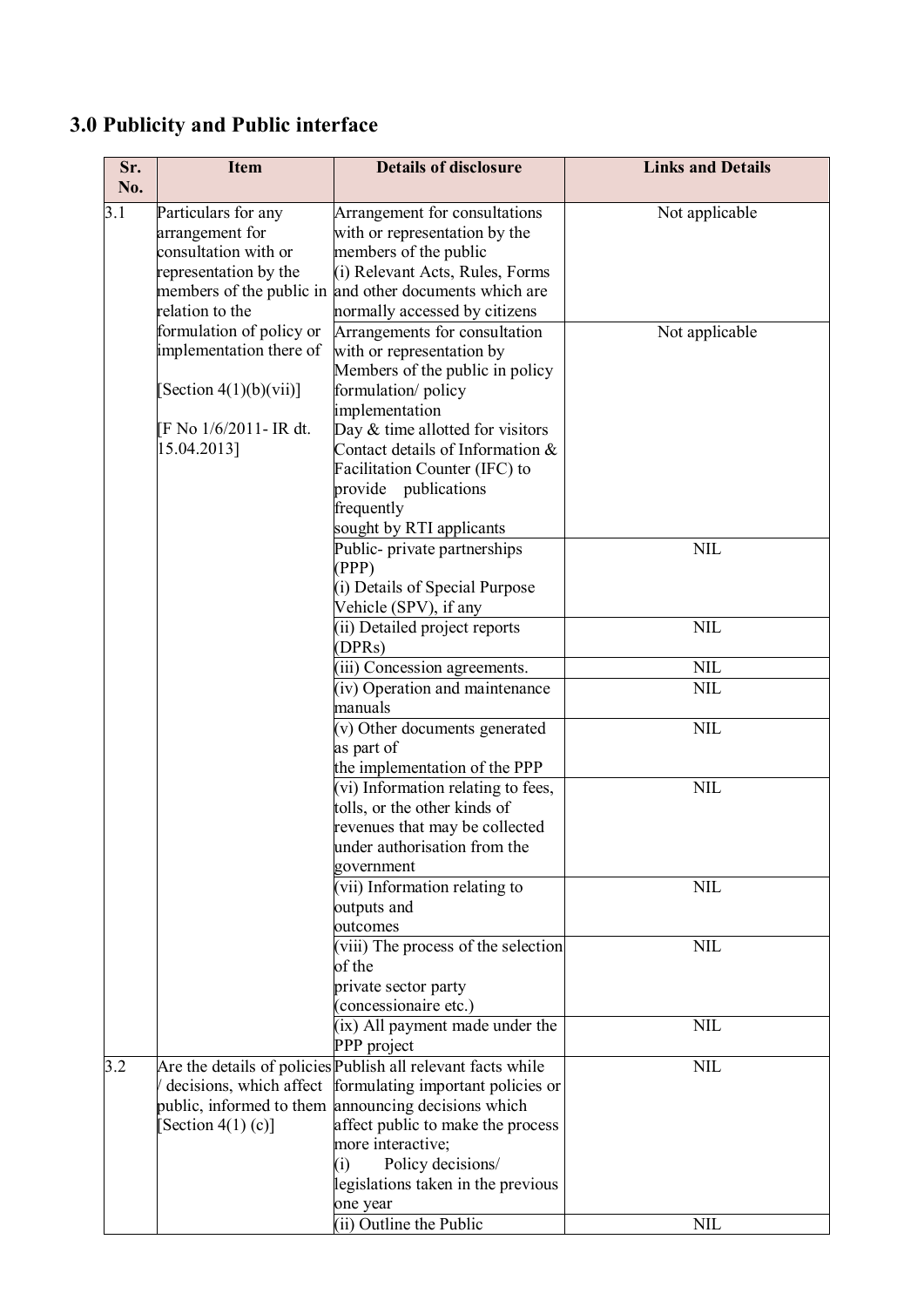|     |                                                                                                                                                                 | consultation process                                                                          |                                                                                                                                                                                                                                                                                                                                                                                                                                                                                                                                                       |
|-----|-----------------------------------------------------------------------------------------------------------------------------------------------------------------|-----------------------------------------------------------------------------------------------|-------------------------------------------------------------------------------------------------------------------------------------------------------------------------------------------------------------------------------------------------------------------------------------------------------------------------------------------------------------------------------------------------------------------------------------------------------------------------------------------------------------------------------------------------------|
|     |                                                                                                                                                                 | (iii) Outline the arrangement for<br>consultation before formulation<br>of policy             | <b>NIL</b>                                                                                                                                                                                                                                                                                                                                                                                                                                                                                                                                            |
| 3.3 | Dissemination of<br>information widely and<br>in such form and manner $(i)$ Internet (website)<br>which is easily accessible<br>to the public<br>[Section 4(3)] | Use of the most effective means<br>of communication                                           | <b>CSIR-NML</b> disseminates or<br>communicates information to the<br>public through notice boards,<br>exhibition, conference,<br>newspapers, institutional website,<br>email, through postal media, the<br>internet or means of inviting at<br>office premises and e-print<br>(institutional repository)<br>Following websites are maintained<br>for sharing information with<br>public:<br>1.<br>www.nmlindia.org<br>2.<br>http://library.nmlindia.org/tpne<br>w/index.html<br>http://krc.nmlindia.org/<br>3.<br>http://eprints.nmlindia.org/<br>4. |
| 3.4 | Form of accessibility of<br>information manual/<br>handbook [Section<br>$4(1)(b)$ ]                                                                             | Information manual/handbook<br>available in<br>(i) Electronic format                          | Annual Report, Technology<br>Handbook, Equipment Brochure,<br>Database, Project Reports, e-print<br>Resources                                                                                                                                                                                                                                                                                                                                                                                                                                         |
|     |                                                                                                                                                                 | (ii) Printed format                                                                           | Annual Report, Technology<br>Handbook, Equipment Brochure,<br>Project Reports                                                                                                                                                                                                                                                                                                                                                                                                                                                                         |
| 3.5 | Whether information<br>manual/handbook<br>available free of<br>cost or not [Section<br>$4(1)(b)$ ]                                                              | List of materials available<br>(i) Free of cost<br>(ii) At a reasonable cost of the<br>medium | Softcopy is freely available at<br>institutional website<br>Not applicable                                                                                                                                                                                                                                                                                                                                                                                                                                                                            |

#### **E. Governance**

| Sr.<br>No. | <b>Item</b>                                                      | <b>Details of disclosure</b>   | <b>Links and Details</b>                                                             |
|------------|------------------------------------------------------------------|--------------------------------|--------------------------------------------------------------------------------------|
| 4.1        | Language in which<br>Information<br>Manual/Handbook<br>Available | $(i)$ English                  | Annual Report, Technology<br>Handbook, Equipment Brochure,<br><b>Project Reports</b> |
|            | [F No. 1/6/2011- IR]<br>dt. 15.4.2013]                           | (ii) Vernacular/Local Language | Annual Report                                                                        |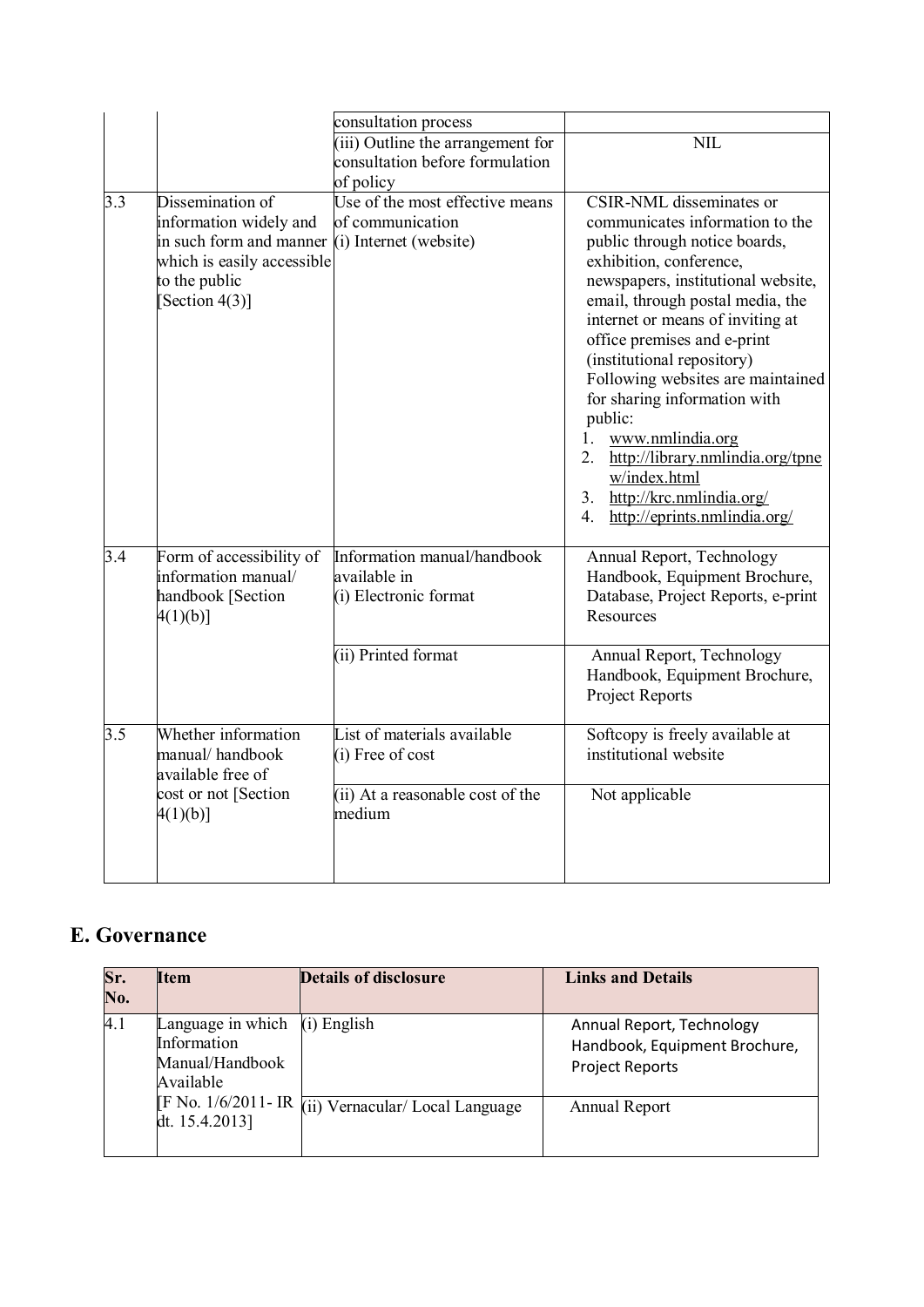| 4.2 | When was the<br>information<br>Manual/Handbook<br>last updated?<br>F No. 1/6/2011- IR | Last date of Annual updation                                                                                                                                     | Updated annually                                                                                                                                                                                       |
|-----|---------------------------------------------------------------------------------------|------------------------------------------------------------------------------------------------------------------------------------------------------------------|--------------------------------------------------------------------------------------------------------------------------------------------------------------------------------------------------------|
|     | dt 15.4.2013]                                                                         |                                                                                                                                                                  |                                                                                                                                                                                                        |
| 4.3 | Information<br>available in<br>electronic form<br>Section<br>4(1)(b)(xiv)             | (i) Details of information available<br>in electronic form<br>(ii) Name/ title of the<br>document/record/ other<br>information<br>(iii) Location where available | www.nmlindia.org<br>http://library.nmlindia.org/tpnew/ind<br>ex.html<br>http://krc.nmlindia.org/<br>http://eprints.nmlindia.org/                                                                       |
| 4.4 | Particulars of<br>facilities available to                                             | $(i)$ Name $\&$ location of the facility                                                                                                                         | <b>Information Facilitation Centre</b><br>(IFC)                                                                                                                                                        |
|     | information [Section available<br>4(1)(b)(xy)                                         | citizen for obtaining $(i)$ Details of information made                                                                                                          | CSIR-NML has an Information<br>Facilitation Centre for public on the<br>first floor at the Library of CSIR-<br>NML. The PIO and Head, KRIT<br>provide assistance to the public<br>seeking information. |
|     |                                                                                       | (iii) Working hours of the facility                                                                                                                              | 9:15 AM to 5:45 PM                                                                                                                                                                                     |
|     |                                                                                       | $(iv)$ Contact person $&$ contact<br>details (Phone, fax email)                                                                                                  | Dr P N Mishra<br>Public Information Officer (PIO)<br><b>KRIT Division</b><br><b>CSIR-NML</b><br><b>Burmamines</b><br>Jamshedpur-831007                                                                 |
| 4.5 | Such other<br>information as may<br>be prescribed under<br>section $4(i)$ (b)(xvii)   | (i) Grievance redressal mechanism                                                                                                                                | Through Centralized Public<br>Grievance Redress And Monitoring<br>System of Government<br>https://pgportal.gov.in/                                                                                     |
|     |                                                                                       | (ii) Details of applications<br>received under RTI and<br>information provided                                                                                   | http://library.nmlindia.org/tpnew/rti-<br>data.html                                                                                                                                                    |
|     |                                                                                       | (iii) List of completed schemes/<br>projects/ Programmes                                                                                                         | https://www.nmlindia.org/sites/defa<br>ult/files/Completed%20projects%20<br>2020-21.pdf                                                                                                                |
|     |                                                                                       | (iv) List of schemes/ projects/<br>programme underway                                                                                                            | https://www.nmlindia.org/sites/defa<br>ult/files/Ongoing%20projects%2020<br>$20-21.pdf$                                                                                                                |
|     |                                                                                       | (v) Details of all contracts entered<br>into including name of the<br>contractor, amount of contract and<br>period of completion of contract                     | https://www.nmlindia.org/sites/defa<br>ult/files/CSIR-NML-MOU.pdf                                                                                                                                      |
|     |                                                                                       | (vi) Annual Report                                                                                                                                               | https://www.nmlindia.org/annual-<br>reports                                                                                                                                                            |
|     |                                                                                       | (vii) Frequently Asked Question<br>(FAQs)                                                                                                                        | https://www.nmlindia.org/faq                                                                                                                                                                           |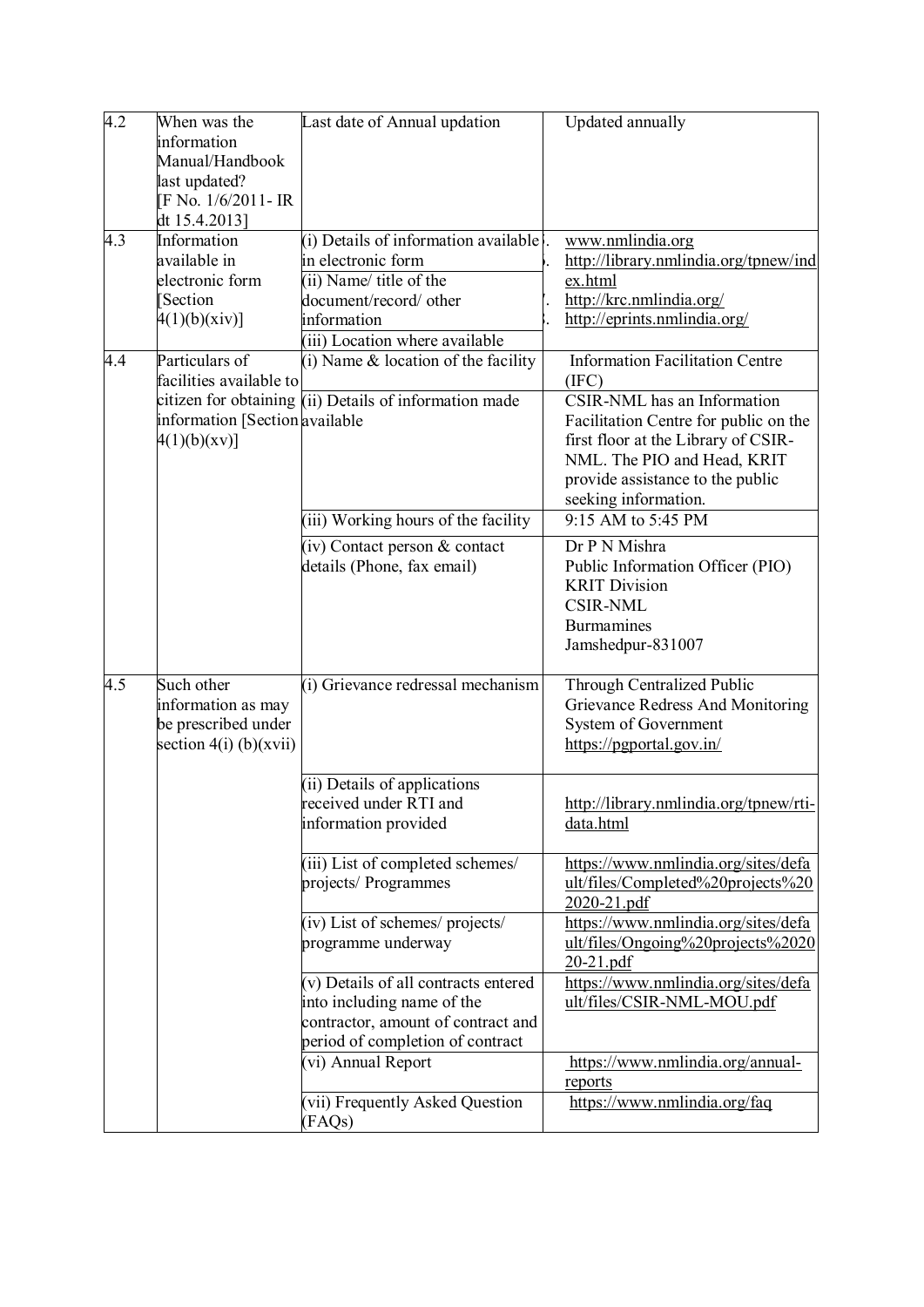|     |                                                                                                     | Any other information such as<br>Citizen's Charter<br>b) Result Framework Document<br>(RFD)<br>c) Six monthly reports on the<br>d) Performance against the<br>benchmarks set in the Citizen's<br>Charter | <b>NA</b>                                                                                                  |
|-----|-----------------------------------------------------------------------------------------------------|----------------------------------------------------------------------------------------------------------------------------------------------------------------------------------------------------------|------------------------------------------------------------------------------------------------------------|
| 4.6 | Receipt & Disposal<br>of RTI applications<br>$&$ appeals [F.No<br>$1/6/2011$ -IR dt.<br>15.04.2013] | (i) Details of applications received<br>and disposed<br>(ii) Details of appeals received and<br>orders issued                                                                                            | http://library.nmlindia.org/tpnew/<br>rti-data.html<br>http://library.nmlindia.org/tpnew/rti-<br>data.html |
| 4.7 | asked in the<br>parliament [Section]<br>4(1)(d)(2)]                                                 | Replies to questions Details of questions asked and<br>replies given                                                                                                                                     | <b>NA</b>                                                                                                  |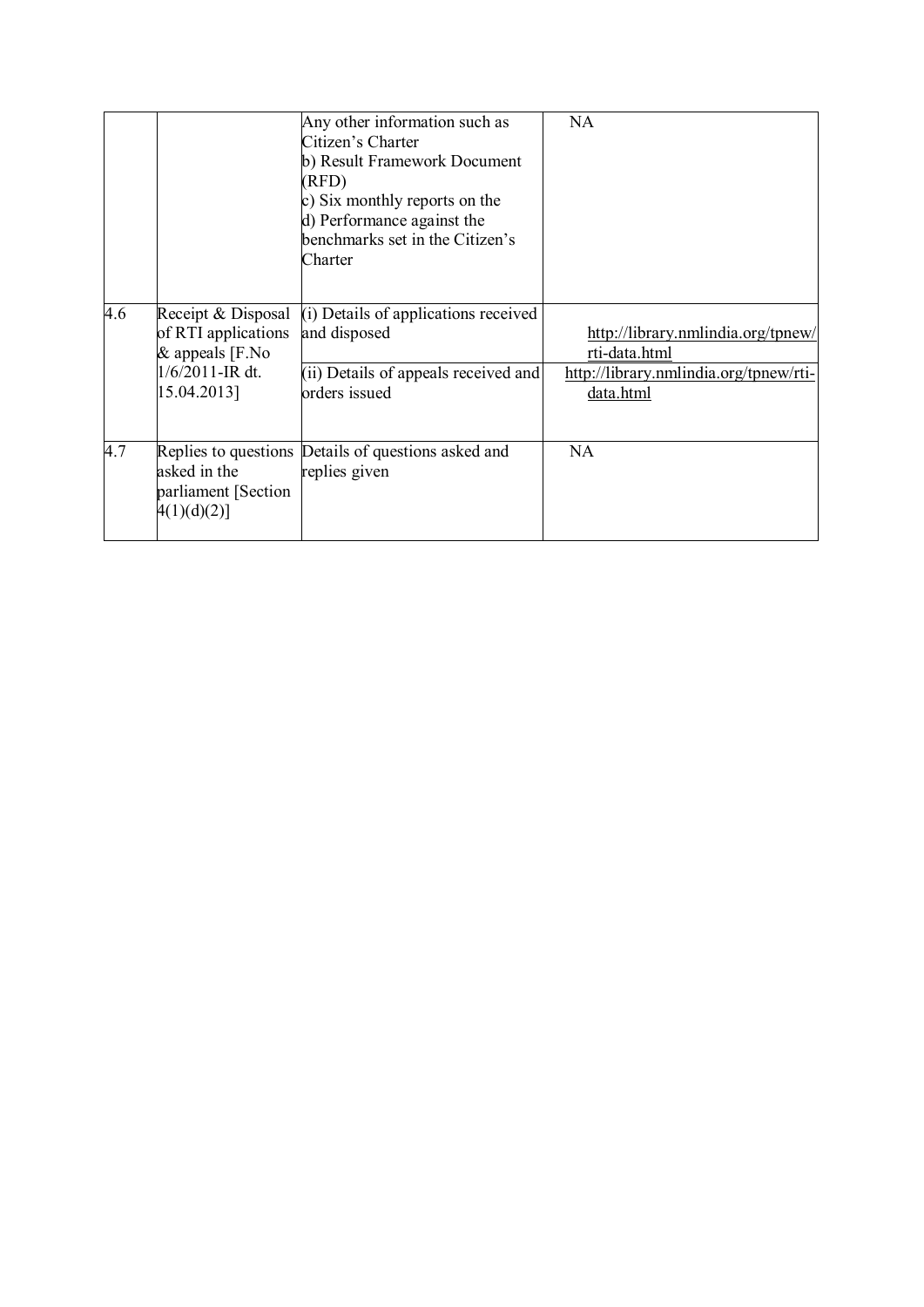# **5.0 Information as may be prescribed**

| Sr.<br>No. | <b>Item</b>                       | <b>Details of disclosure</b>                                            | <b>Links and Details</b>                                          |
|------------|-----------------------------------|-------------------------------------------------------------------------|-------------------------------------------------------------------|
| 5.1        | Such other                        | Name & details of                                                       | http://library.nmlindia.org/tp/hr/cpio-                           |
|            | information as may                | Current CPIOs & FAAs<br>be prescribed [F.No. Earlier CPIO & FAAs from   | faa-data.pdf                                                      |
|            | $1/2/2016$ - IR dt.               | 1.1.2015                                                                |                                                                   |
|            | 17.8.2016, F No.                  | Details of third party audit of                                         | https://www.csir.res.in/sites/default/fil                         |
|            | $1/6/2011$ - IR dt.<br>15.4.2013] | voluntary disclosure                                                    | $es/5.1$ 3.pdf                                                    |
|            |                                   | Dates of audit carried out                                              | Link for the Third party transparency                             |
|            |                                   | Report of the audit carried out                                         | audit reports of CSIR-NML:                                        |
|            |                                   |                                                                         | http://library.nmlindia.org/tp/transpar<br>ency-audit-report.html |
|            |                                   |                                                                         |                                                                   |
|            |                                   | Appointment of Nodal Officers not<br>below the rank of Joint Secretary/ | https://www.csir.res.in/sites/default/fil<br>$es/5.1$ 3.pdf       |
|            |                                   | <b>Additional HoD</b>                                                   |                                                                   |
|            |                                   | Date of appointment                                                     |                                                                   |
|            |                                   | Name & Designation of the                                               |                                                                   |
|            |                                   | officers                                                                |                                                                   |
|            |                                   | Consultancy committee of key                                            | $\overline{NA}$                                                   |
|            |                                   | stake holders for advice on suo-<br>motu disclosure                     |                                                                   |
|            |                                   | Dates from which constituted                                            |                                                                   |
|            |                                   | Name & Designation of the<br>officers                                   |                                                                   |
|            |                                   | Committee of PIOs/FAAs with                                             | NA                                                                |
|            |                                   | rich experience in RTI to identify                                      |                                                                   |
|            |                                   | frequently sought information                                           |                                                                   |
|            |                                   | under RTI                                                               |                                                                   |
|            |                                   | Dates from which constituted                                            |                                                                   |
|            |                                   | Name & Designation of the                                               |                                                                   |
|            |                                   | Officers                                                                |                                                                   |